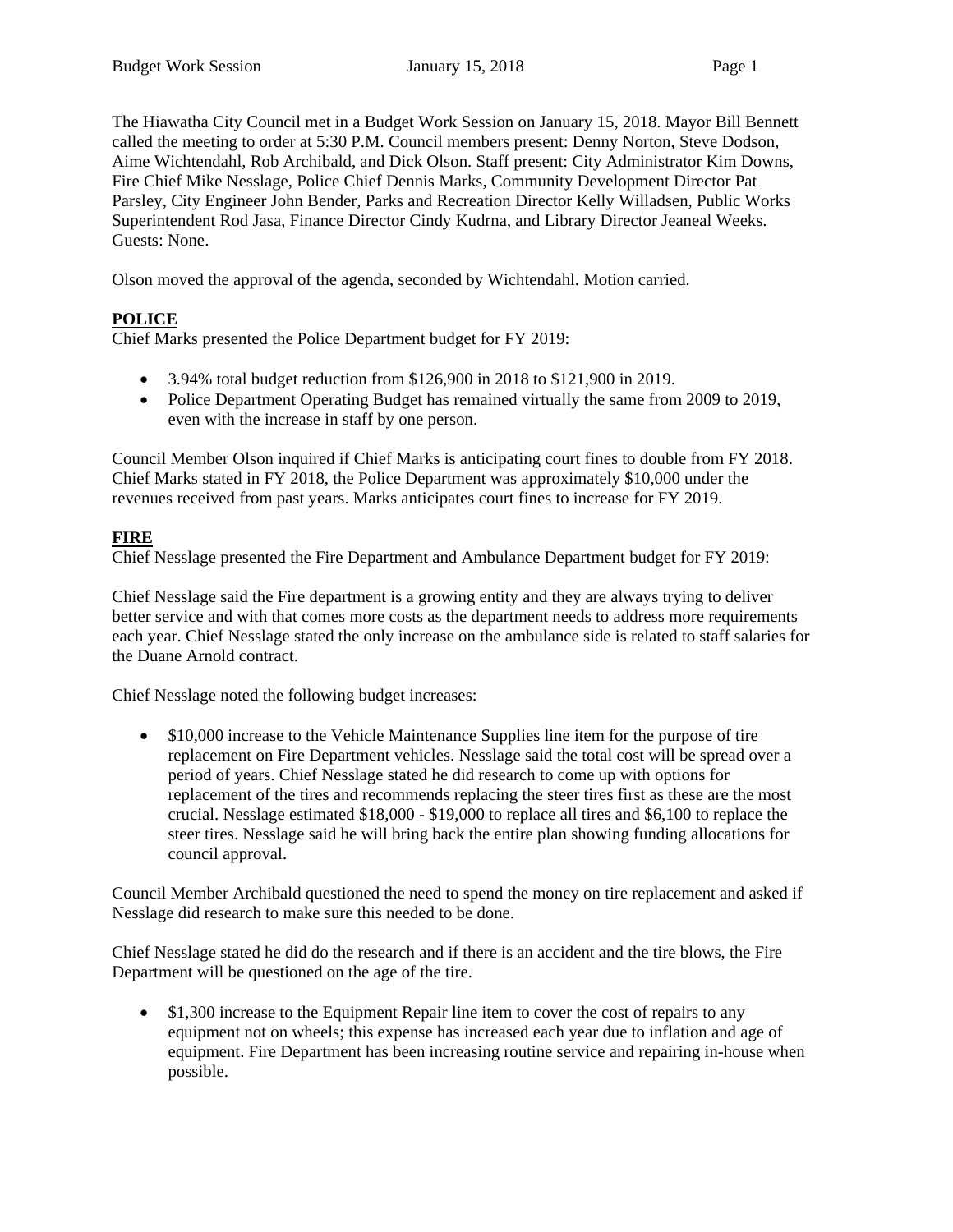- \$5,000 increase to the Health and Wellness line item covering costs of health and wellness program including physicals, medical expenses and psychological health care. Heart attacks are leading cause of firefighter death and suicide rate is more than 10 times the rate of general populations. This account grows each year as the department is trying to stay on top of compliance and protecting health of members.
- \$3,500 increase to Operating Supplies line item including janitorial and office supplies. The increase is attributed to inflation, more in-station activities, and more office activity. The department continues to look for efficiencies to reduce this account.

Council Member Olson pointed out that ambulance fees have generated \$400,000 in revenue and asked Chief Nesslage to discuss the fees.

Chief Nesslage explained ambulance generates approximately \$5,000 to \$10,000 per year when charging for services. Nesslage said a lot of goodwill will be lost by charging for all services.

Council Member Archibald said the money received by charging for the services that are currently free is not worth the loss of image the Fire Department has with the community.

City Administrator Downs additionally noted there are several businesses that are donating funding toward city events and activities and the added fees may affect this goodwill as well.

Chief Nesslage said he will review fees when making updates to the Fire Code. Nesslage stated he does not feel right about charging a permit fee if the Fire Department is not doing inspections.

Council Member Olson added there is no need to nickel and dime the residents.

#### **COMMUNITY DEVELOPMENT**

Community Development Director Parsley presented the Community Development Department budget for FY 2019:

- \$1,550 increase in Refunds line item due to changes in permitting and fees associated with the online portal. Contractors have the ability to pay online and there is often a discrepancy in the permit fee.
- The remainder of the Community Development budget remains virtually the same as FY 2018.

Parsley stated 2018 was a great year for permits and expenses also increased to match that. Parsley said the department has done a nice job of keeping up with the increase in permits and inspections without adding personnel.

Council Member Olson inquired if Parsley completed a competitive analysis of permit fees in the metro area.

Parsley stated the Community Development Department reviewed permit fees a couple of years ago to try and get fees comparative to the metro communities. Parsley said Hiawatha is very competitive with Marion and Cedar Rapids but at the time Hiawatha was on the low side; the increase to fees put Hiawatha closer to the top.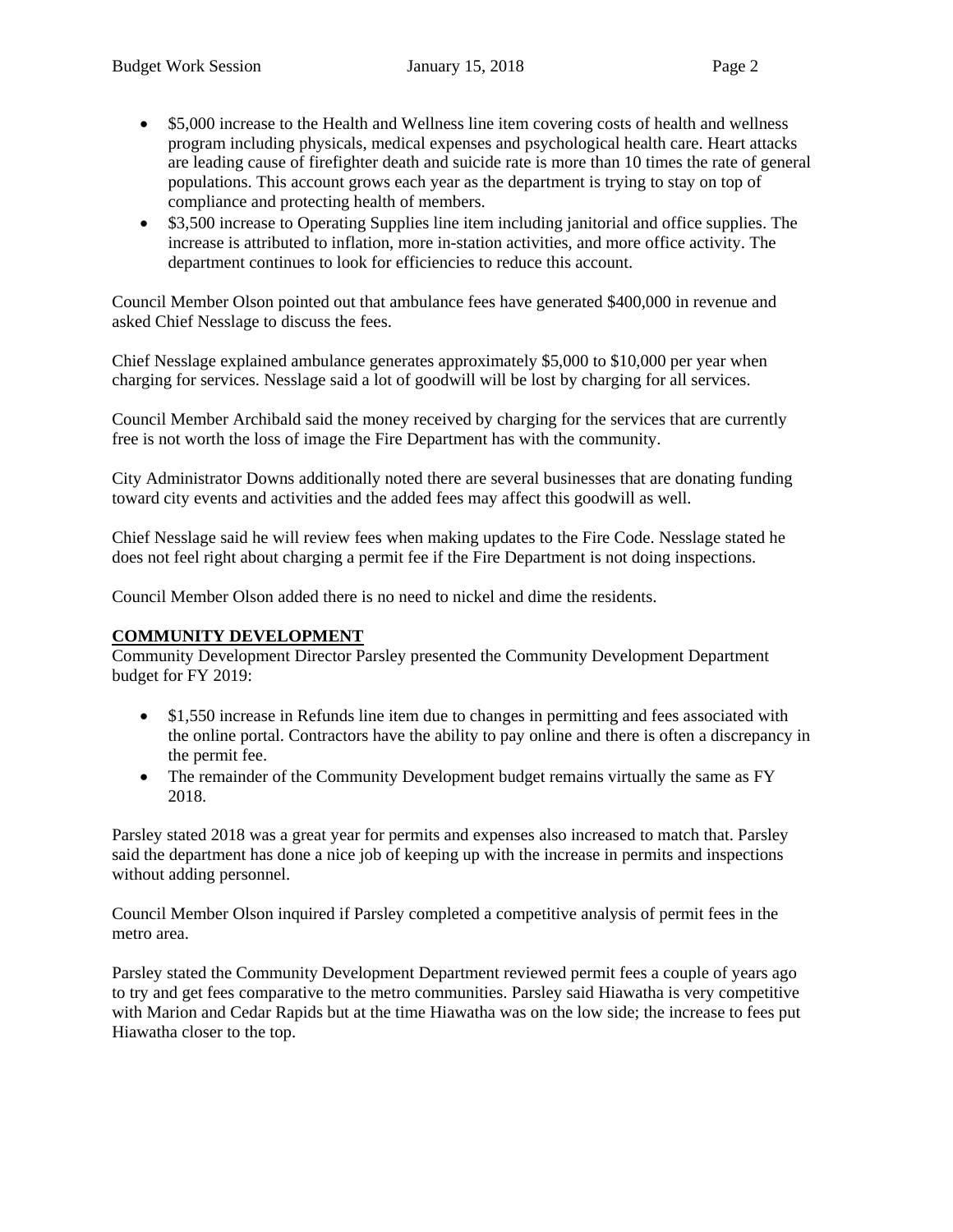Parsley explained the department also moved from configuring valuations to following the national standard in order to provide a consistent amount. Parsley said the department could make more money if planning and zoning were taken out of permit fees.

Council Member Olson said he would argue if Hiawatha's permit fees are considered high, so is the service.

### **LIBRARY**

Library Director Weeks presented the Public Library budget for FY 2019:

 0% increase in budget from FY 2018. Specific line items were adjusted to maintain the budget.

Weeks noted a decrease in revenues in the Enriched Iowa Funding and an increase in funding from the Linn County due to reimbursement changes.

Weeks shared the library steering committee has been amping up fundraising significantly and it is making a difference. Weeks additionally mentioned the library just started merchandise sales.

Council Member Wichtendahl inquired about the increase in the utilities line item. Downs noted utility rates have increased at all city facilities.

Council Member Wichtendahl asked about finding ways to save such as implementing solar initiatives as discussed in the past.

Downs said an energy audit has been completed.

Council Member Olson asked Weeks to provide a fundraising update for the group.

Weeks announced the fundraising total at approximately \$968,000; staff is working on grant requests and currently has an application submitted for a \$60,000 grant. Weeks said staff is additionally requesting state funding through Enhanced Iowa.

#### **PARKS AND RECREATION**

Parks and Recreation Director Willadsen presented the Parks and Recreation and Community Center budget for FY 2019:

1% increase in Parks budget from FY 2018; remainder of budget stayed the same.

Willadsen said the Parks and Recreation Department generates a lot of revenue in the spring and summer; continue to add programs to capture more revenue. Willadsen explained the department has increased the marketing budget to promote events and activities.

Willadsen added there are so many pavilion rentals and the community center rentals are non-stop; the room is booked every weekend.

Council Member Olson said it was a great decision to increase rental fees for non-residents.

Willadsen stated the Parks and Recreation Department did a study to compare with other cities; Hiawatha residents don't rent the community center as much as out of town patrons; 70% nonresident rentals. Willadsen said the damage deposit was increased from \$200 to \$300 due to a lot of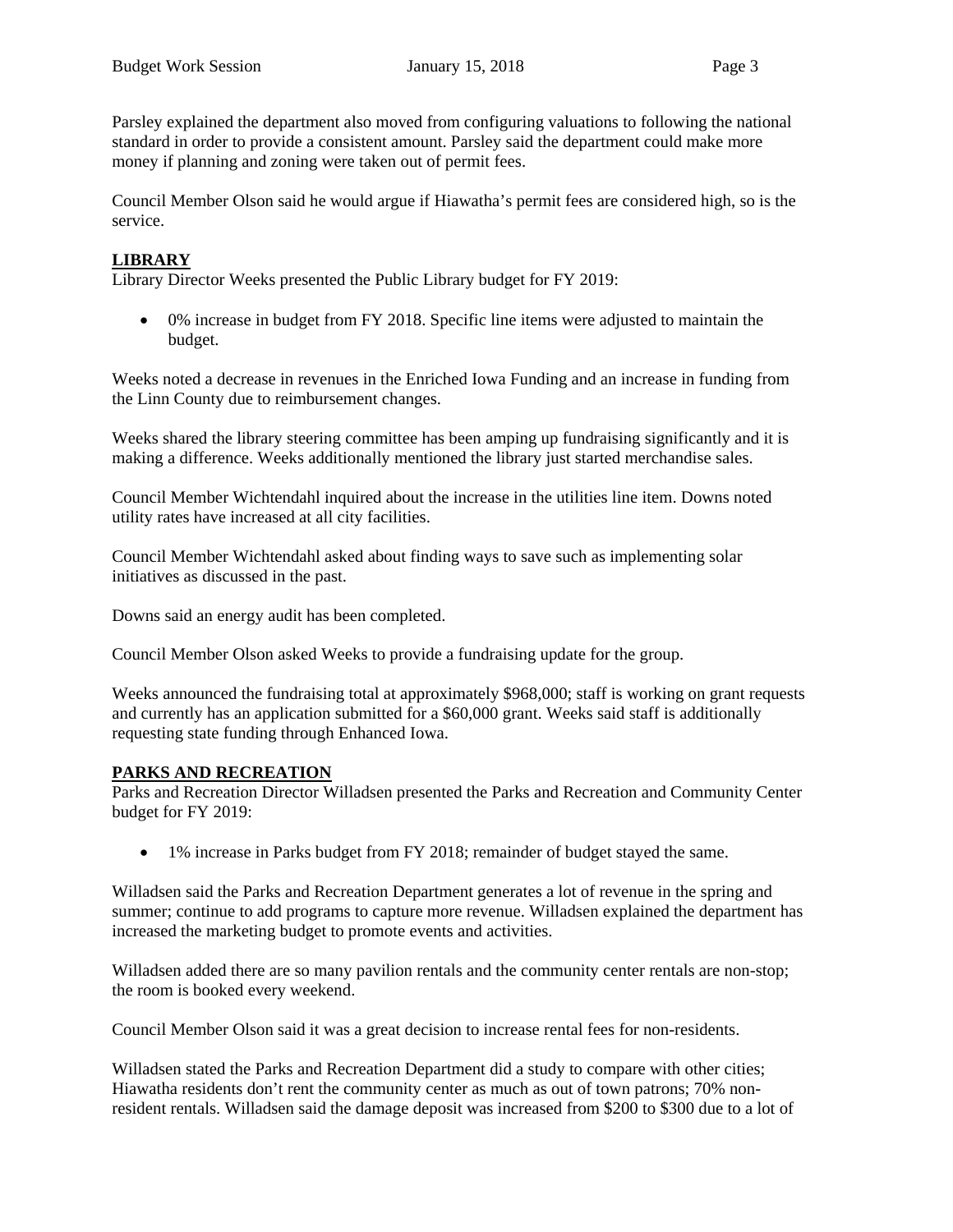issues with clean up and sometimes damage to the room. Willadsen added staff is looking at replacing security cameras and Willadsen will have the ability to monitor the community center herself to stay on top of rentals and cleanup.

Willadsen said part of the 1% increase to the Parks budget is to keep up with supplies because of damage done to pavilions and equipment at the parks. Tucker Park is a big concern because it is so secluded but the purchase of the new land and future trail should help alleviate some of these concerns.

Willadsen stated she had a conversation with the Mayor and City Administrator and they agreed a three year plan is the best way to manage mower replacement. Willadsen additionally noted the splash pads will be resurfaced in FY 2019. Many of the day schools/daycare facilities love Hiawatha parks because they are attractable; many of the visitors are not even from Hiawatha.

Willadsen said Adventure Camp fees are lower than Marion and Cedar Rapids but it makes sense because Hiawatha still has a small town feel.

Willadsen noted staff will be adding a water fountain in Guthridge Park with a pet fountain; Friends Foundation pays for a lot of costs associated with these types of amenities.

# **ROAD USE, STORM WATER, SEWER**

Public Works Superintendent Jasa presented the Road Use and Sanitary and Storm Sewer budget for FY 2019:

# *Road Use Budget –*

- No major changes in the Road Use budget for FY 2019.
- Plan to asphalt overlay Robins Road,  $8<sup>th</sup>$  Avenue, Tucker Street, and Marion Street in the summer.
- 10% decrease to Equipment Reserve; will use savings toward street repairs.
- Last few winters have been mild and helped to keep expenses down; funds reallocated to street repairs.

# **Sewer Budget –**

- Sewer budget is in good shape.
- Plan to replace some force main line at Mitchell Lift Station and install a new sewer main on Edgewood Road from Hunt Road south to 2830 Edgewood Road.
- Continue to make payments to Cedar Rapids for the Dry Creek/Indian Creek rehabilitation project.

# **Storm Water Budget –**

• No changes from FY 2018.

# **ADMINISTRATION (MAYOR, COUNCIL, CITY ADMINISTRATOR, CLERK/FINANCE, CITY HALL AND ENGINEERING)**

City Clerk Kornegor presented the Mayor and Council, Building, Grounds and Maintenance, Clerk and Finance, City Hall, Elections, Legal Services, and Technology Reserves Budgets for FY 2019:

# *City Council Budget -*

40.3% increase from FY 2018 by adding \$2,800 to do strategic planning work session.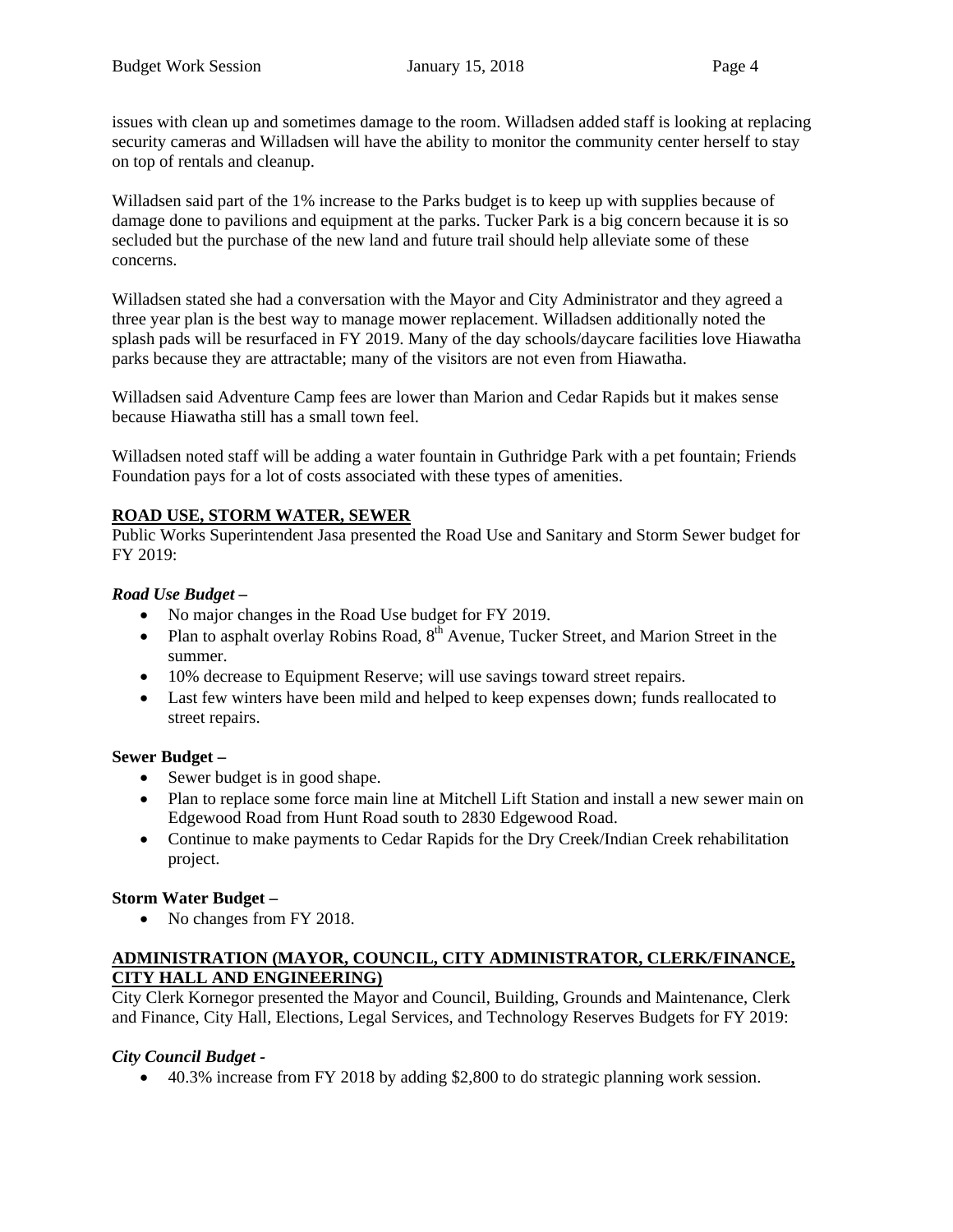### *Building, Grounds and Maintenance Budget -*

• 0.00% from FY 2018.

### *Clerk/Finance Budget –*

 17.35% increase from FY 2018 by adding \$5,800 to perform Code of Ordinances update and cleanup and provide funding for the expense of codifying amendments made to code chapters throughout the year.

### *City Hall Budget -*

 3.16% increase from FY 2018; individual line item increases: \$5,000 in utilities, \$7,000 in miscellaneous contractual for city contract, \$4,000 in newsletter postage and printing, and \$5,100 tuition reimbursement.

### *Elections Budget -*

\$0.00 budgeted in the Elections line item for FY 2019; election will fall in FY 2020.

### *Legal Services Budget -*

22.22% decrease from FY 2018.

### *Technology Reserves Budget -*

Based on the computer replacement schedule for FY 2019, reserves increased from \$10,000 to \$14,000. Funding request for computer/copier replacement will fluctuate each year based on number of units that need to be replaced.

Staff had conversation with Mayor Bennett about the possibility of reducing costs in Technology Reserves. However, it is not feasible to cut funding requests for replacement of staff computers; currently behind schedule and playing catch up. No other significant increases to the Technology Reserves for FY 2019.

#### *Engineering Budget -*

City Engineer Bender presented the Engineering budget for FY 2019:

• 11.54% decrease in budget from FY 2018.

City Engineer Bender said the Engineering Department will be purchasing a seat on the Community Development Department's permit program to help input inspection data.

Bender additionally mentioned adding \$500 in funding to the Vehicle Maintenance and Repair line item for regular maintenance of a city vehicle used by the Construction Observer; the vehicle was handed down from another department.

Council Member Olson commended Bender for the great work Bender has done while working for the city. Olson said if he had to estimate the amount of money saved by bringing engineering inhouse it would be to the tune of hundreds of thousands of dollars.

Bender stated the Storm Water Committee recommended a storm water fee increase to help build the fund.